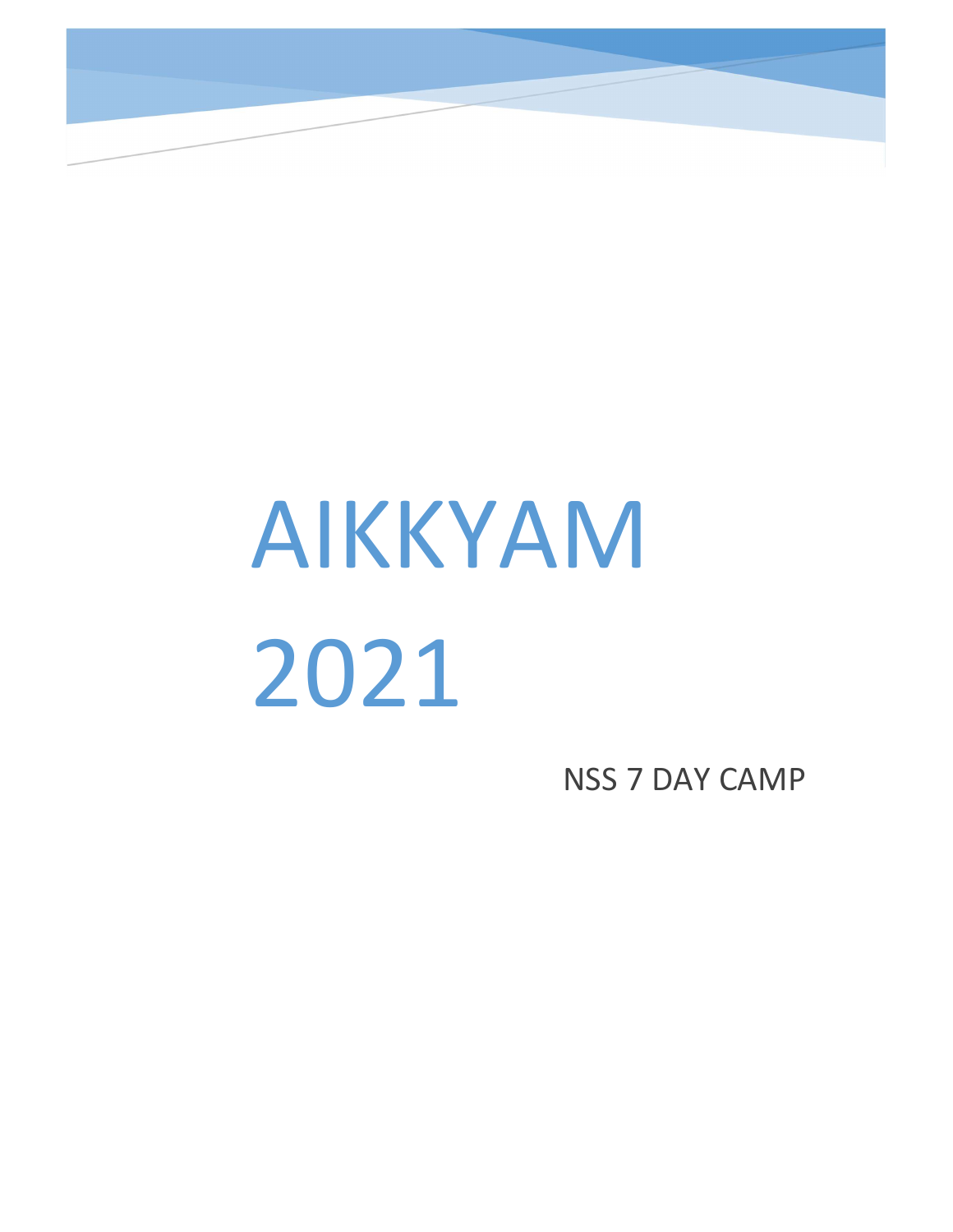| $\triangleright$ Start date     | $10-02-2021$                                                                                                         |                                                                                                                                                                                                                                                                                                                                                                                                                                |  |  |  |  |  |
|---------------------------------|----------------------------------------------------------------------------------------------------------------------|--------------------------------------------------------------------------------------------------------------------------------------------------------------------------------------------------------------------------------------------------------------------------------------------------------------------------------------------------------------------------------------------------------------------------------|--|--|--|--|--|
| $\triangleright$ End date       | 16-02-2021                                                                                                           |                                                                                                                                                                                                                                                                                                                                                                                                                                |  |  |  |  |  |
| $\triangleright$ Activity       | <b>AIKKYAM 2020</b>                                                                                                  |                                                                                                                                                                                                                                                                                                                                                                                                                                |  |  |  |  |  |
| $\triangleright$ Venue          |                                                                                                                      | <b>Online platform : Google Meet</b>                                                                                                                                                                                                                                                                                                                                                                                           |  |  |  |  |  |
| $\triangleright$ Details        | AIKKYAM 2020<br>days.                                                                                                | Carmel College of Engineering and Technology conducted a<br>seven-day camp online named AIKKYAM 2020. The camp<br>was inaugurated by Punnapra Grama Panchayat President<br>Shri.P. G Cyrus. In the camp Mr.T.P Laxman, Shafiq Ibrahim,<br>Dr. V P Narayanan Namboothiri, K.S Rajesh and Manoj<br>Krishneswari conducted webinars on various topics. Surveys on<br>various social issues were also conducted during these seven |  |  |  |  |  |
| <b>Major activities</b><br>≻    | 1. Online Surveys<br>2. Webinars<br>3. Cultural Programs                                                             |                                                                                                                                                                                                                                                                                                                                                                                                                                |  |  |  |  |  |
| <b>Important Visitors</b><br>➤  | P.G Sairus<br>T.P. Lakshman<br>Shafeek Ibrahim<br>Dr. V.P Narayanan Nampoothiri<br>K.S Rajesh<br>Manoj Krishnashwari |                                                                                                                                                                                                                                                                                                                                                                                                                                |  |  |  |  |  |
| <b>Report of day1</b><br>≻      | address.<br>The schedule for the day:                                                                                | The online camp AIKKYAM 2020 of NSS unit 625 of Carmel<br>College of Engineering and Technology kicked off with the<br>inaugural ceremony on 10/02/2021 at 4pm. The majestic<br>presence of Shri PG Cyrus, President, Punnapra South Grama<br>Panchayat enhances the quality of the function. He officially<br>inaugrated the ceremony and delivered a good inaugural<br>Welcome: Dr Paul K Mathew (Principal CCET)            |  |  |  |  |  |
|                                 | (Chairman CCET)<br>Panchayat President)<br>Vote Of Thanks: Rohith S Varier                                           | Presidential Address: Rev. Fr. Mathew Arekkalam CMI<br>Inauguration: Shri PG Cyrus (Punnapra South Grama<br>Greetings: Rev. Fr. Justin Alukkal CMI (Director CCET)                                                                                                                                                                                                                                                             |  |  |  |  |  |
|                                 |                                                                                                                      | The ceremony was followed by an ice-breaking session at 7<br>p.m., led by assistant program officer Mr. Amal M. Thereafter<br>all the NSS members were divided into 6 groups.                                                                                                                                                                                                                                                  |  |  |  |  |  |
| $\triangleright$ Report of day2 |                                                                                                                      | The second day of the seven-day camp began on Thursday<br>11/02/2021 at 8:30 a.m. with the NSS song. Afterwards, NSS<br>volunteers presented the great verses of the Bible, the Quran<br>and the Bhagavad Gita, as well as the news and today's thought.                                                                                                                                                                       |  |  |  |  |  |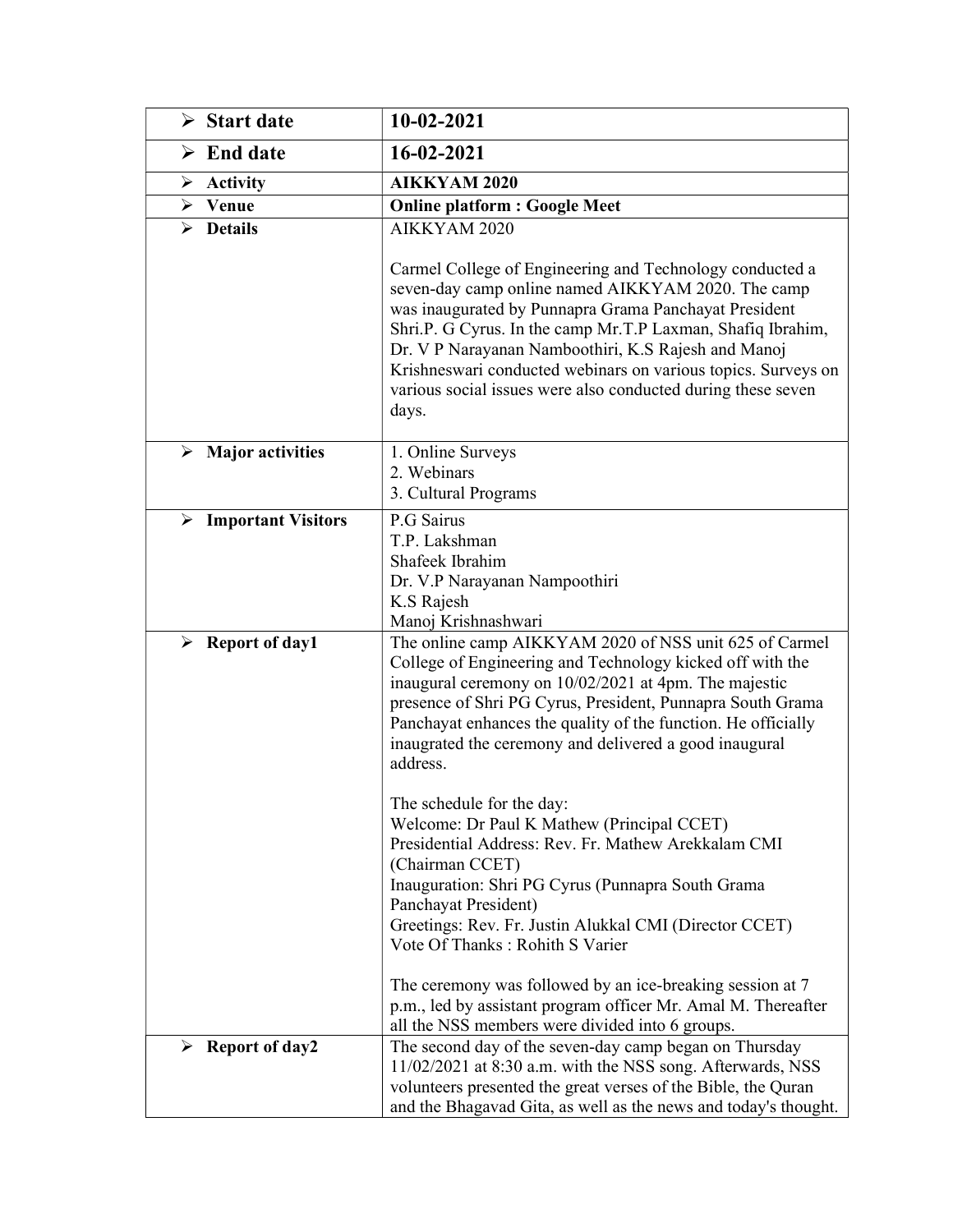|                                 | Vivek Sir, NSS Program Officer, briefed the NSS Volunteers       |
|---------------------------------|------------------------------------------------------------------|
|                                 | on the various activities to be carried out on the day.          |
|                                 |                                                                  |
|                                 | Then at 11 am a public survey was conducted based on Covid-      |
|                                 | 19. More than 400 people took part in the survey.                |
|                                 |                                                                  |
|                                 | Then at 3 pm, Mr. CP Lakshmanan, a social activist and           |
|                                 | President of Vishudhi Trust, shared with us his idea of ??how    |
|                                 | NSS Volunteers can be a part of 'Waste Free Kerala' and how      |
|                                 | we can get rid of waste and make our little Kerala waste free.   |
|                                 |                                                                  |
|                                 | The cultural programs started at exactly 7 pm and various        |
|                                 | interesting events were held under the leadership of Vivek Sir   |
|                                 | and Amal Sir.                                                    |
|                                 |                                                                  |
|                                 | With this, ends the second day of the Seven Day Camp             |
|                                 | AIKKYAM.                                                         |
|                                 |                                                                  |
| $\triangleright$ Report of day3 | The camp started with the Manava Geetham at 8:30 am today,       |
|                                 | the third day of the seven-day unity camp. Arun Sir and Saji Sir |
|                                 |                                                                  |
|                                 | from the mechanical Dept. participated in the camp. Group        |
|                                 | One NSS volunteers presented that day's thoughts, press          |
|                                 | releases, scriptures, and explanations of the activities to be   |
|                                 | done at the camp today.                                          |
|                                 | NSS Volunteers surveyed on the topic of online exam from         |
|                                 | 11:40 am to 1:40 am today and a large number of students         |
|                                 | took part in the survey.                                         |
|                                 | At 3 pm, Mr. Shefiq Ibrahim, Drug Free Environmental Charity     |
|                                 | and Blood Group of Kerala Team Admin, took a class on            |
|                                 | Personality Development.                                         |
|                                 | Cultural events led by the Group 4 NSS Volunteers were held      |
|                                 |                                                                  |
|                                 | at 7 p.m. All the volunteers participated in very fun and        |
|                                 | exciting competitions.                                           |
|                                 | The third day of the AIKKYAM camp ended happily at 8:30 p.m.     |
|                                 | Good morning everyone and thank you.                             |
| <b>Report of day4</b><br>≻      | On the fourth day of the seven-day camp "AIKKYAM".               |
|                                 |                                                                  |
|                                 | The camp started at 8:30am with the NSS song. Thought for        |
|                                 | the day and the great verses of the holy scriptures like the     |
|                                 | Bhagavad Gita, the Bible and the Qur'an, the methods of          |
|                                 | health care, the camp report of the previous day, and the        |
|                                 | explanation of the activities to be done in the camp for the day |
|                                 | was discussed.                                                   |
|                                 |                                                                  |
|                                 | There were two main goals of the day.                            |
|                                 |                                                                  |
|                                 | The first objective was to make NSS volunteers more              |
|                                 |                                                                  |
|                                 | knowledgeable about environmental protection and thereby         |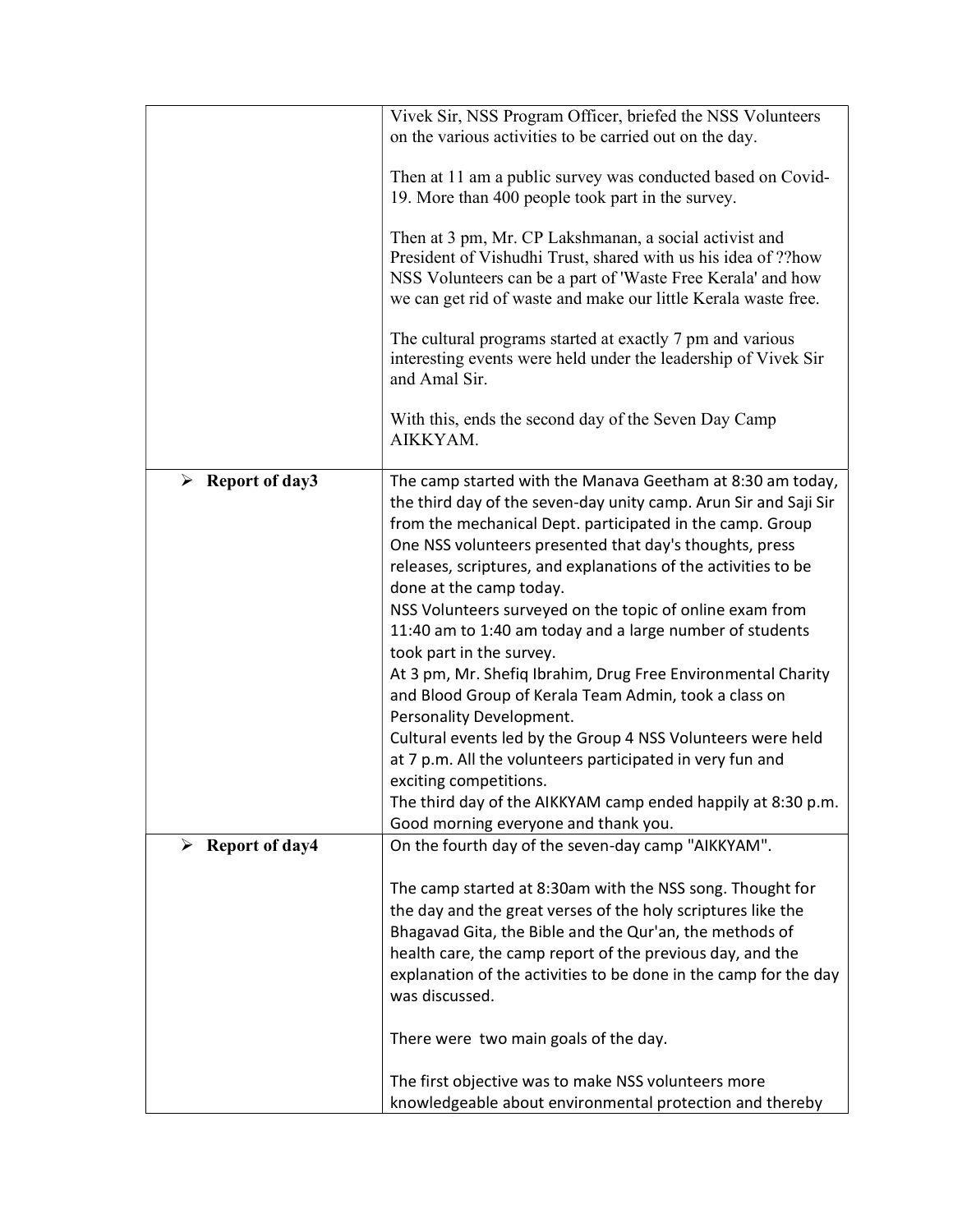|                     | benefit the community and to make NSS volunteers exemplary<br>everywhere. Dr. Narayanan Namboothiri, HoD and                                                                                                                                                                                                                                                                                                                                                                                                             |
|---------------------|--------------------------------------------------------------------------------------------------------------------------------------------------------------------------------------------------------------------------------------------------------------------------------------------------------------------------------------------------------------------------------------------------------------------------------------------------------------------------------------------------------------------------|
|                     | Environmentalist, Department of Humanities conducted a<br>class on "Environmental Protection".                                                                                                                                                                                                                                                                                                                                                                                                                           |
|                     | The second goal was to organize a "survey camp" for a drug-<br>free society. The NSS volunteers conducted a survey on the<br>topic of "drug use" and a large number of people took part in<br>the survey. Our goal was to limit and completely eliminate<br>drug use in society.                                                                                                                                                                                                                                         |
|                     | At 3 pm, Dr. Narayanan Namboothiri, organized a class on<br>environmental protection. Unfortunately for some personal<br>reasons he could not take the class. So our programming<br>officer Vivek Sir gave a wonderful class on environmental<br>protection. Sir took us to class in the most remarkable way that<br>environmental protection is a part of every human life and<br>that trees, flowers, fruits and animals are our co-lives and it is<br>our responsibility to protect it. The meeting ended at 4.30 pm. |
|                     | At 7pm, the groups of NSS volunteers came up with an<br>interesting game. The game went on very pleasantly through<br>the lyrics of each song. Through this we were able to enjoy the<br>beautiful songs of Vivek Sir, the Programming Officer. All the<br>volunteers participated in the fun and exciting competitions.                                                                                                                                                                                                 |
|                     | The fourth day of the seven day ended happily at 8:30 p.m.                                                                                                                                                                                                                                                                                                                                                                                                                                                               |
| Report of day5<br>➤ | On the fifth day of the seven-day camp, the camp started at<br>8.30 am today with a NSS song. Vivek Sir, NSS Program Officer<br>and all the NSS Volunteers were present throughout the<br>session.<br>In addition, the great verses of the Holy Scriptures, the topic of<br>contemplation, and the shortcuts to health care were added to<br>the ceremony.                                                                                                                                                               |
|                     | A three-hour survey was then conducted, lasting from 10:40 to<br>1:40. Many students participated in the survey conducted by<br>Group? 2 NSS Volunteers on the topic - "Waste Disposal" and<br>successfully completed the survey.                                                                                                                                                                                                                                                                                        |
|                     | After that at 3 pm, Haritha Kerala Mission District Coordinator<br>Shri K Rajesh took a class on "Haritha Kerala Mission and<br>Environment". The highly informative class was organised by<br>NSS volunteers from Group 1.                                                                                                                                                                                                                                                                                              |
|                     | Then at 7pm the Group? 6 NSS Volunteers Cultural Events<br>kicked off. The winner was chosen after a very intense and                                                                                                                                                                                                                                                                                                                                                                                                    |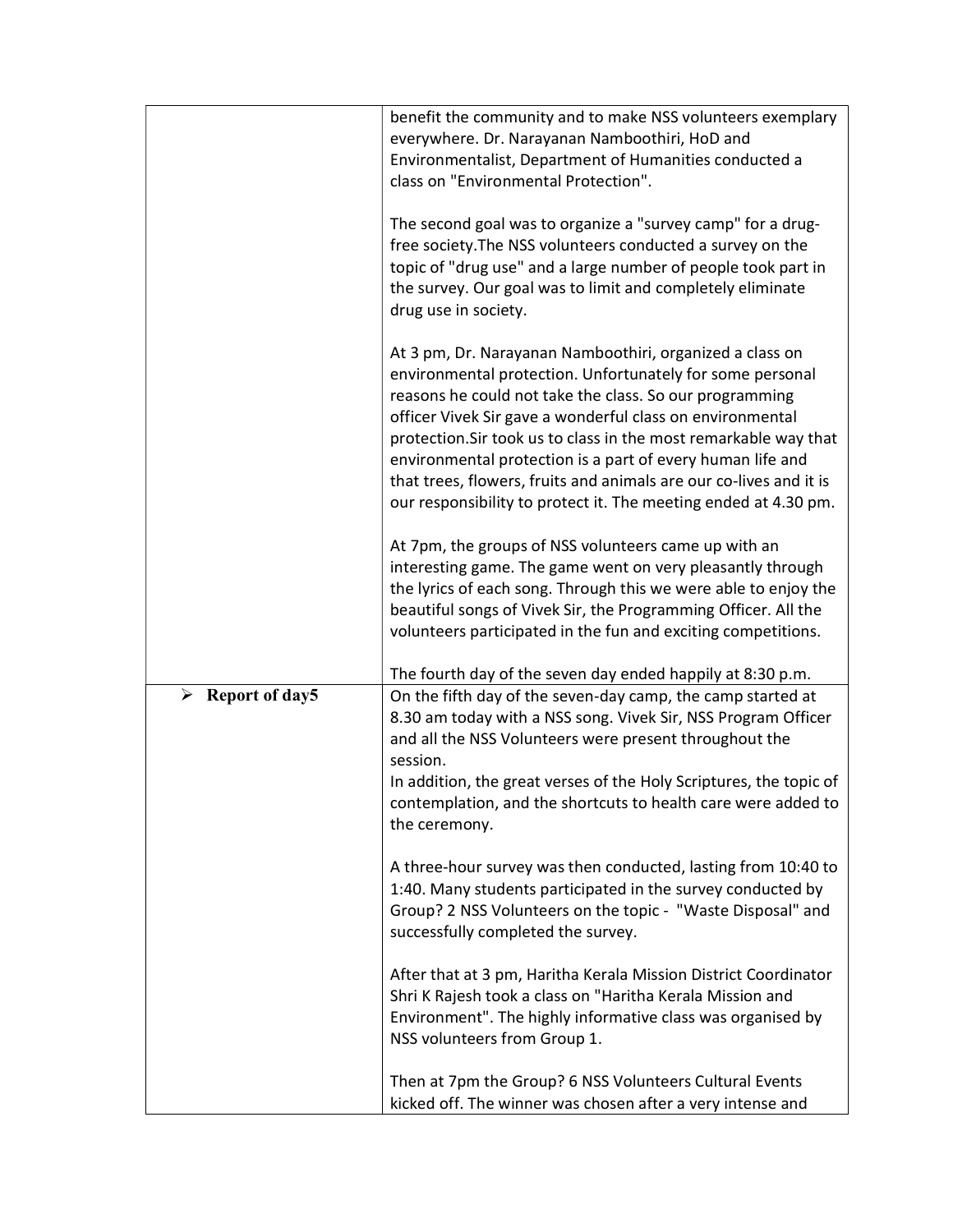|                                 | exciting fight. Then at 9 o'clock the program ended beautifully. |
|---------------------------------|------------------------------------------------------------------|
|                                 | Thus another day of the seven day camp of unity was              |
|                                 | successfully completed.                                          |
| $\triangleright$ Report of day6 | The sixth day of the seven day camp "Aikyam" started on          |
|                                 |                                                                  |
|                                 | Monday 15-02-2021 at 8.30 am with the NSS song. Afterwards,      |
|                                 | NSS volunteers presented great verses from the Bible, the        |
|                                 | Quran and the Bhagavad Gita, as well as press releases and       |
|                                 | contemporary thought. Vivek Sir, NSS Program Officer             |
|                                 | informed the NSS Volunteers about the various activities to be   |
|                                 | done in the day.                                                 |
|                                 |                                                                  |
|                                 | Then at 11am, NSS volunteers conducted a public survey on        |
|                                 | the subject of online exams. More than 400 people took part      |
|                                 | in the survey.                                                   |
|                                 |                                                                  |
|                                 | Then at 3 pm Vimukthi Mission Master Trainer Shri. Manoj         |
|                                 | Krishneshwari                                                    |
|                                 | He took a class on "Anti-drug youth" and gave us an idea of      |
|                                 | how to move forward without becoming addicted to drugs.          |
|                                 |                                                                  |
|                                 | The cultural program started at 7 pm and was followed by a lot   |
|                                 | of interesting activities led by Vivek Sir and Amal Sir.         |
|                                 |                                                                  |
|                                 |                                                                  |
|                                 | With this, the sixth day of the seven-day camp Aikyam ended      |
|                                 | exactly 8.30pm                                                   |
| Report of day7<br>≻             | Schedule for the day was                                         |
|                                 |                                                                  |
|                                 | Manavageetham: Sajith Saraswathan (NSS volunteer)                |
|                                 | Welcome speech : Pallavi R ( NSS Volunteer Secretary)            |
|                                 | Inauguration : Rev Fr Justin Alukkal CMI (Director, CCET)        |
|                                 | Felicitation : Dr Paul K Mathew ( Principal, CCET)               |
|                                 | Camp report presentation : Joshua P Johnson (NSS Volunteer       |
|                                 | Secretary)                                                       |
|                                 | Vote of thanks: Muhammed Yaseen A (NSS Volunteer)                |
|                                 | National Anthem: Sandra Omanakuttan (NSS Volunteer)              |
| No of volunteers<br>⋗           | 90                                                               |
| Participated<br>➤               |                                                                  |
|                                 |                                                                  |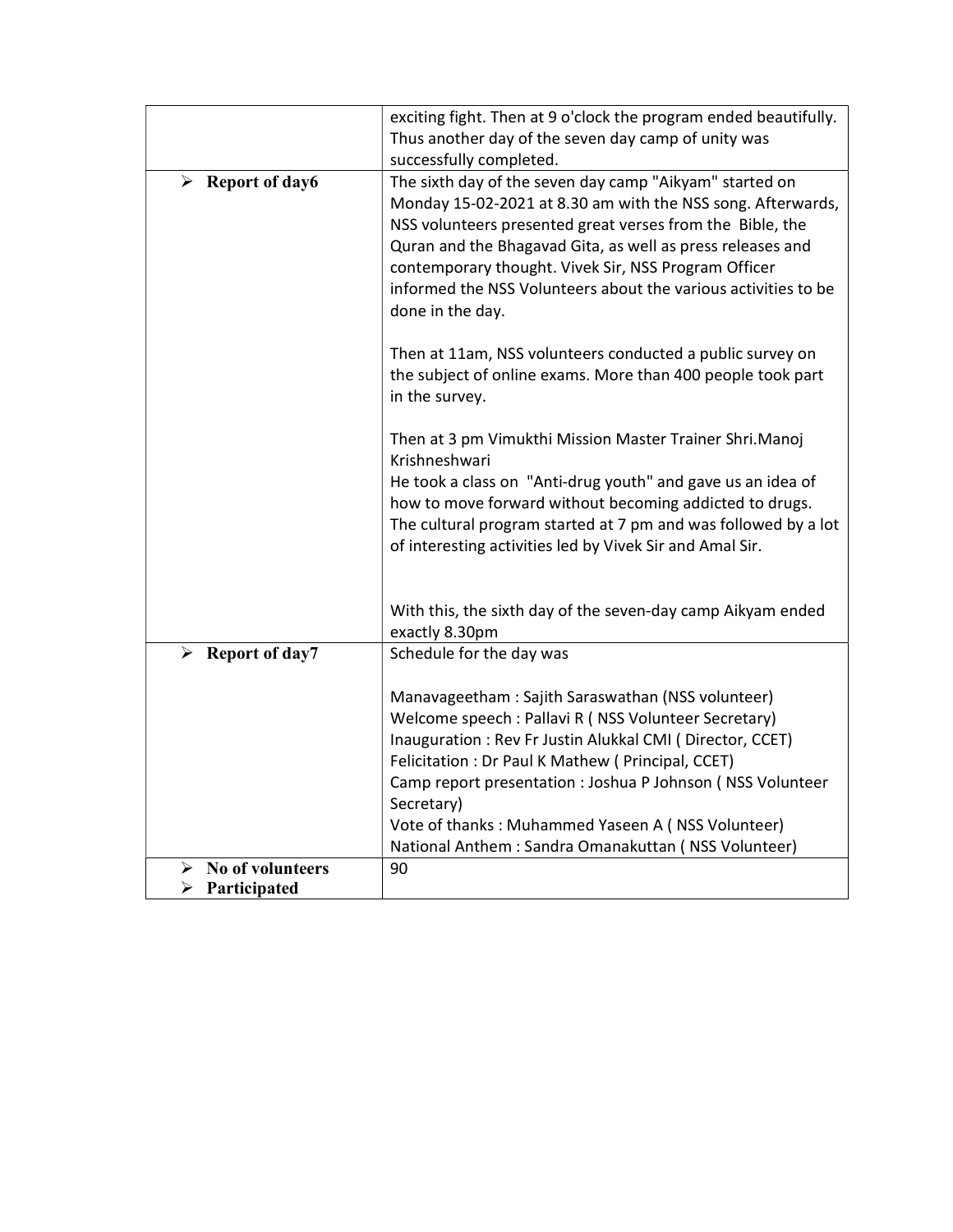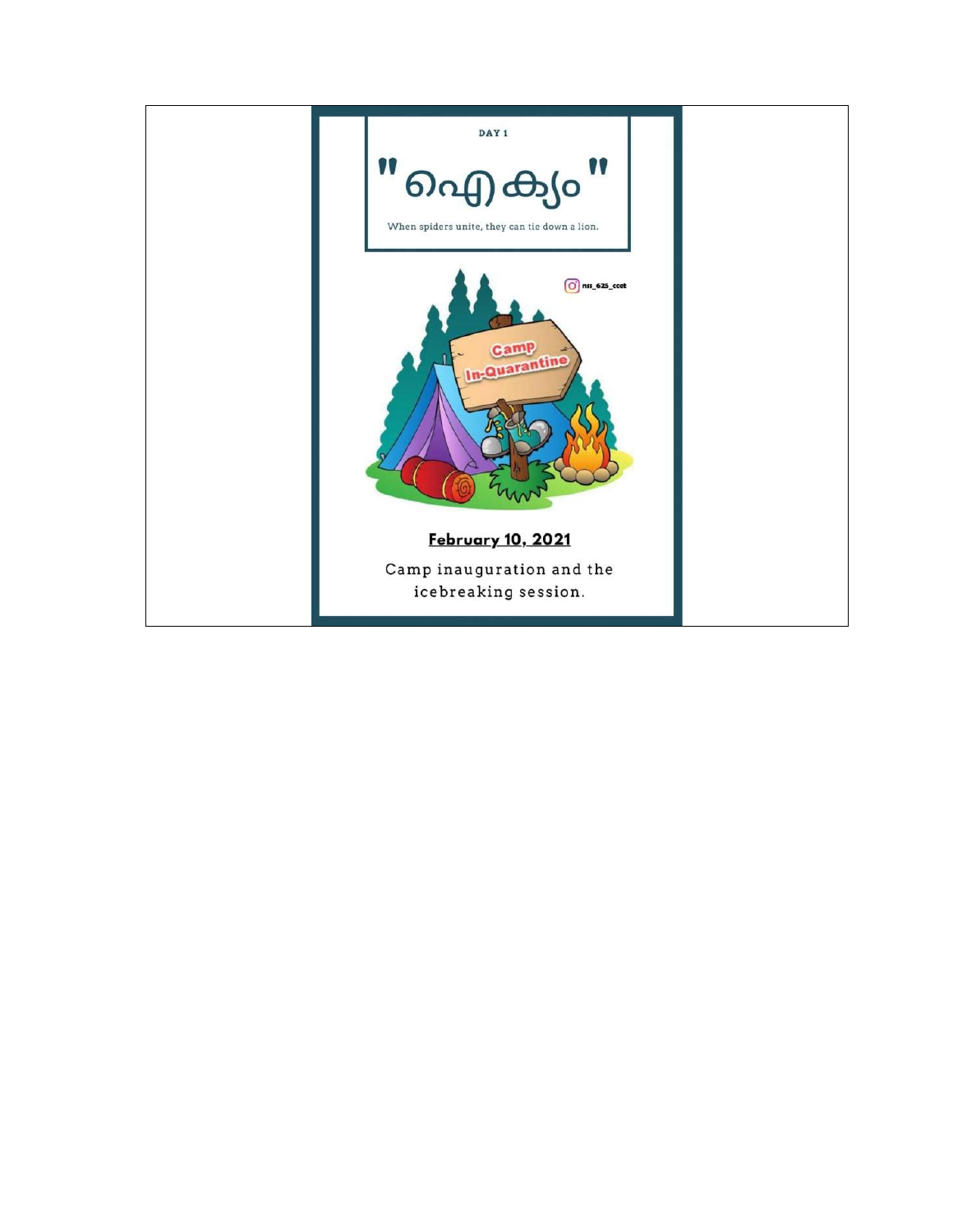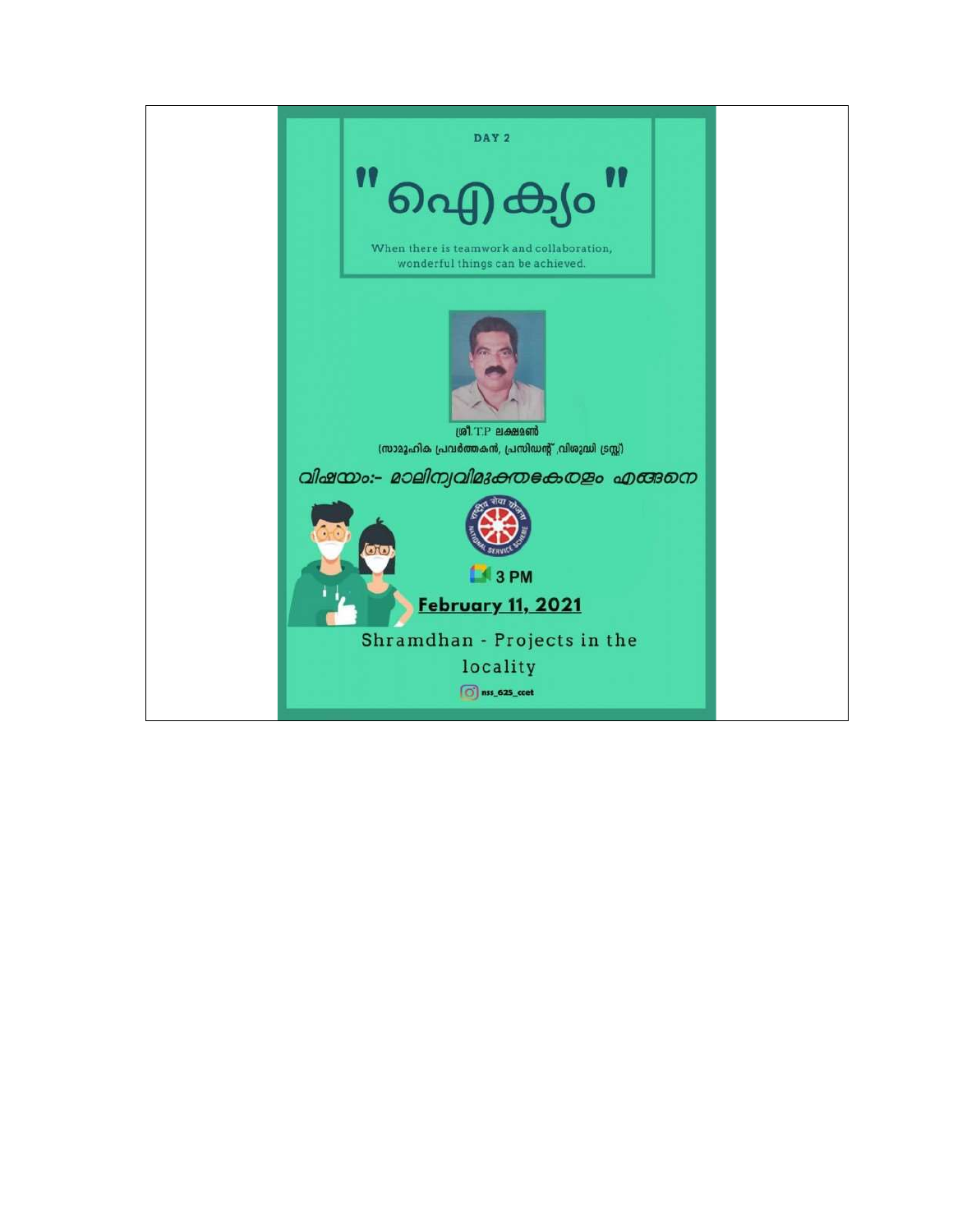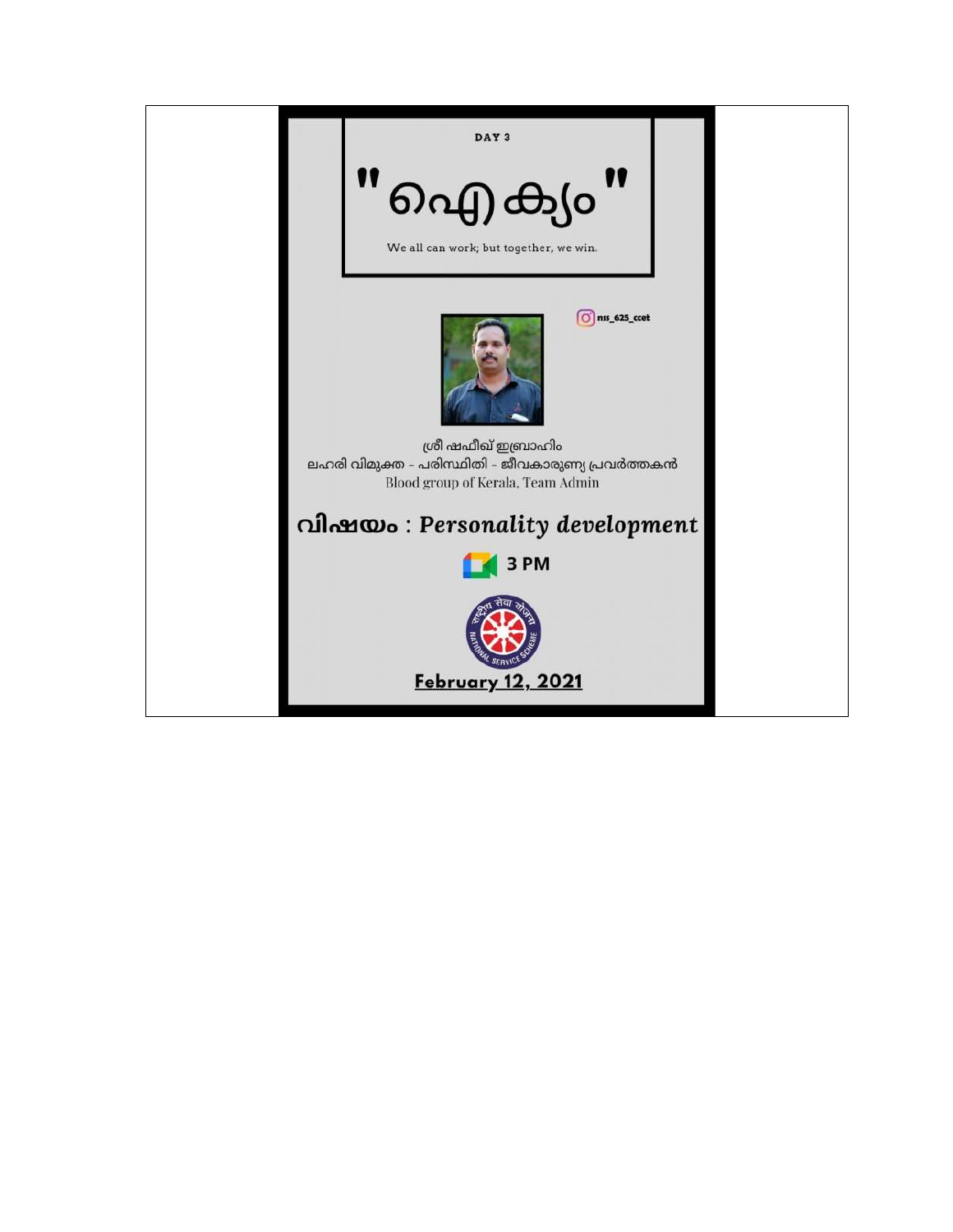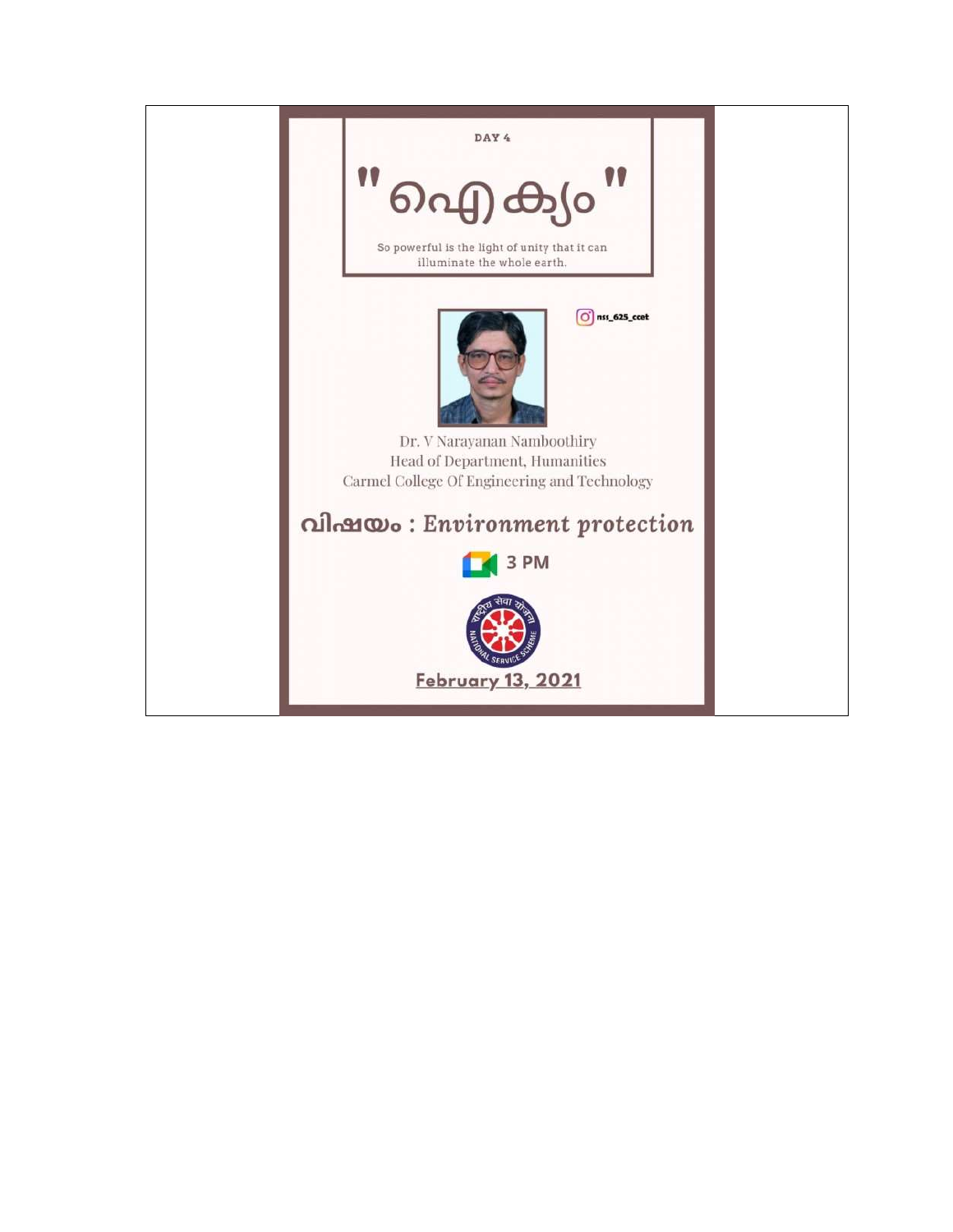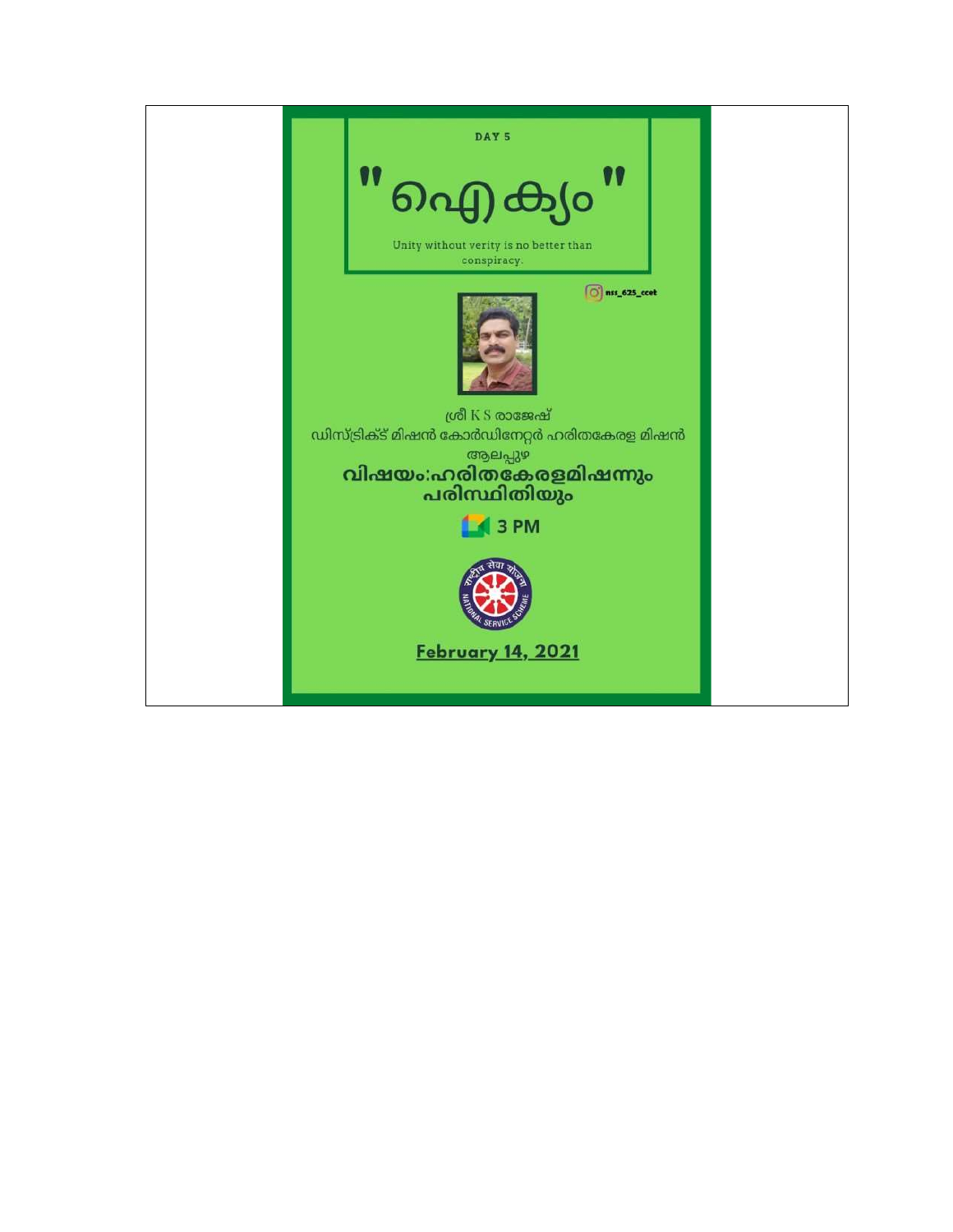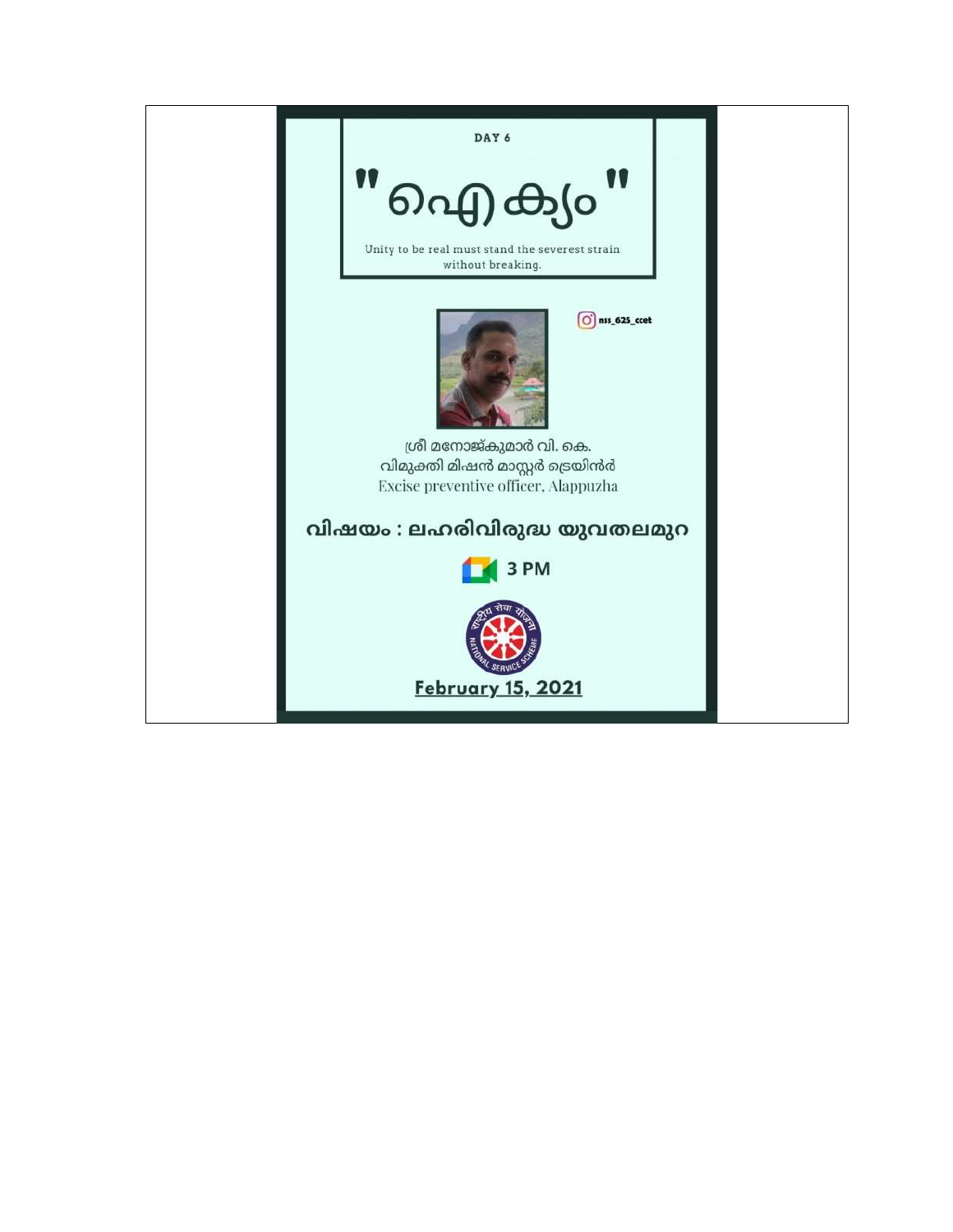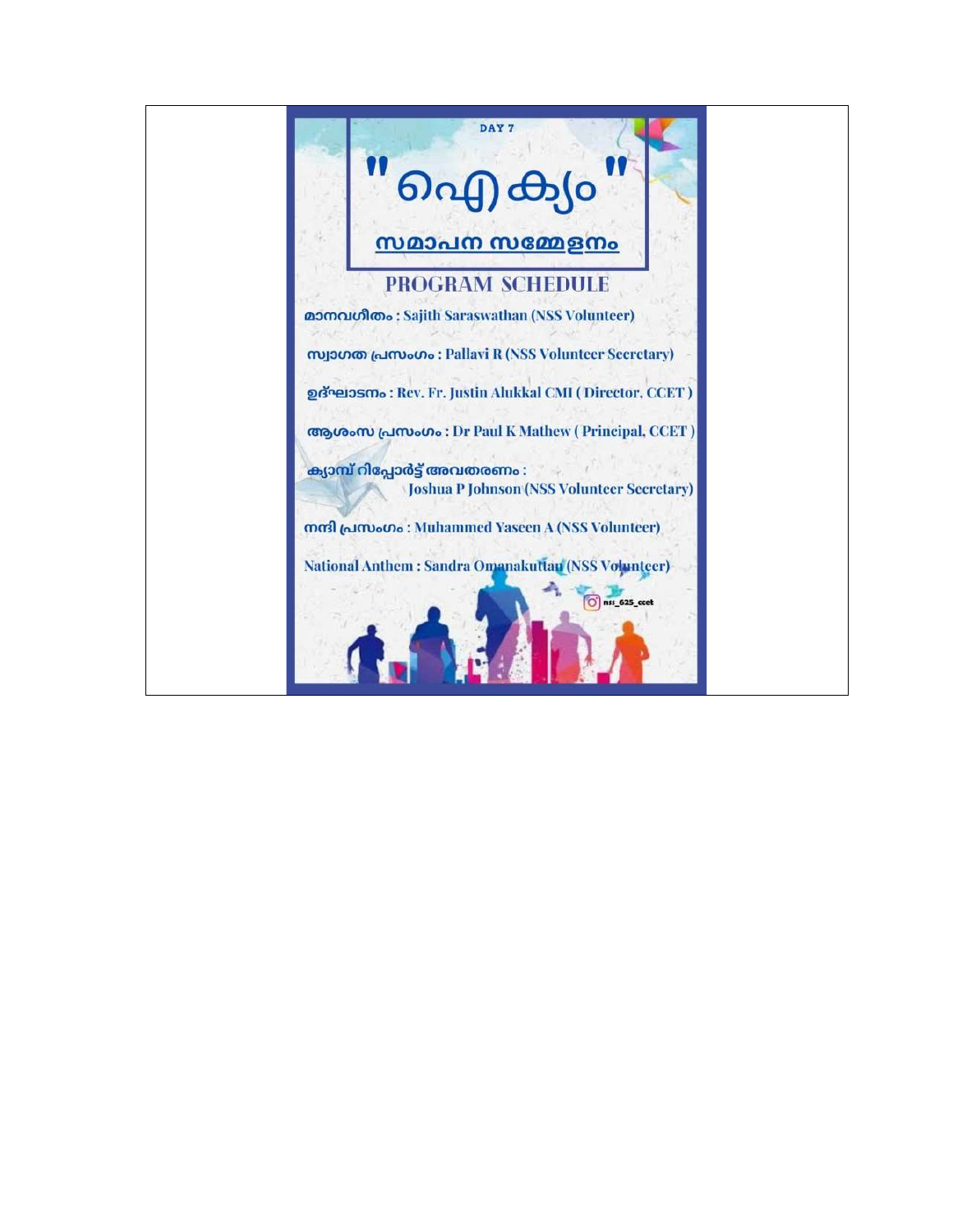|                | People               | into      |     |  |
|----------------|----------------------|-----------|-----|--|
| $N_{\bullet}$  | NSS UNIT 625 (You)   |           |     |  |
| ¢.             | Adithys Suresh       | x.        | Ŧ   |  |
| R              | Adithyan C S         | N,        | ÷.  |  |
| 2              | Anila p Rajeev       | 掲         | ÷   |  |
| Э,             | anjat j              | 闻         | Ŧ   |  |
| ۰              | Anjaly Sadasiyan     | 盜         | Ŧ.  |  |
| U.             | <b>ARJUN'B</b>       | W,        | Ŧ   |  |
| a,             | Aswin SK             | Y,        | ž.  |  |
| $\bullet$      | Athul Raj            | ş,        | ÷   |  |
| $\mathbf{A}_i$ | ATHULMT CMATREEO10   | <b>Ay</b> | ÷   |  |
| æ              | Bibin 5              | 직         | ÷   |  |
| <u>پ</u>       | diya saji            | 浜         | Ŧ   |  |
| 9,             | GANESH R CMA18ME     | N,        | ÷   |  |
| e,             | Gokul Krishnan       | 览         | Ŧ   |  |
| 黒              | HaripriyaR LCMA18CE. | R         | ÷   |  |
| P              | JEFFIN CHACKO CM     | 裝         | ı   |  |
| J.             | JITHINS CMA18EE017   | N)        | ÷   |  |
| J,             | Jose Thomas CMA18    | 裝         | ÷   |  |
| Ø              | Joshua p Johnson     | ν,        | з   |  |
| e              | karthik unni         | 19,       | ŝ.  |  |
|                | Lakshmanan Tp        | œ         | ı   |  |
| M              | HIGU MEBIN           | W         | ÷   |  |
| M              | MELWYN RAJU CMA1     | 킻         | т   |  |
| â,             | Muhammed Yassen      | 胤         | в   |  |
| v.             | NAJUMAA CMAI8CS      | 笺         | ×   |  |
| $\mathsf{N}$   | Neyif Nasar          | ٧,        | Ŧ   |  |
| ۳.             | Nikhii Sunsh         | 10,       | Ŧ.  |  |
| 啵              | Priyanka R           | 琵         | т   |  |
| 磐              | Remyssme KR          | W.        | 4   |  |
| d-p            | Rohith 5 Varier      | $***$     | - 1 |  |
| 5.             | Sandra Omanakuttan   | V),       | 凄   |  |
| B,             | SHALET SHAJI ALEX    | 琪         | з   |  |
| P.             | Sree Lakshmi5        | 观         | э   |  |
|                | sreelekshmij         | V)        | Ŧ   |  |
| Œ.             | THOMASPRAJAN CM      | 琵         | Ŧ   |  |
| V.             | vandana jayakumar    | W         | ą.  |  |
|                | <b>VIVEK vvg</b>     | 况         | Ŧ   |  |
| ٧.             | VrindaKKumar CCET1   | γ,        | в   |  |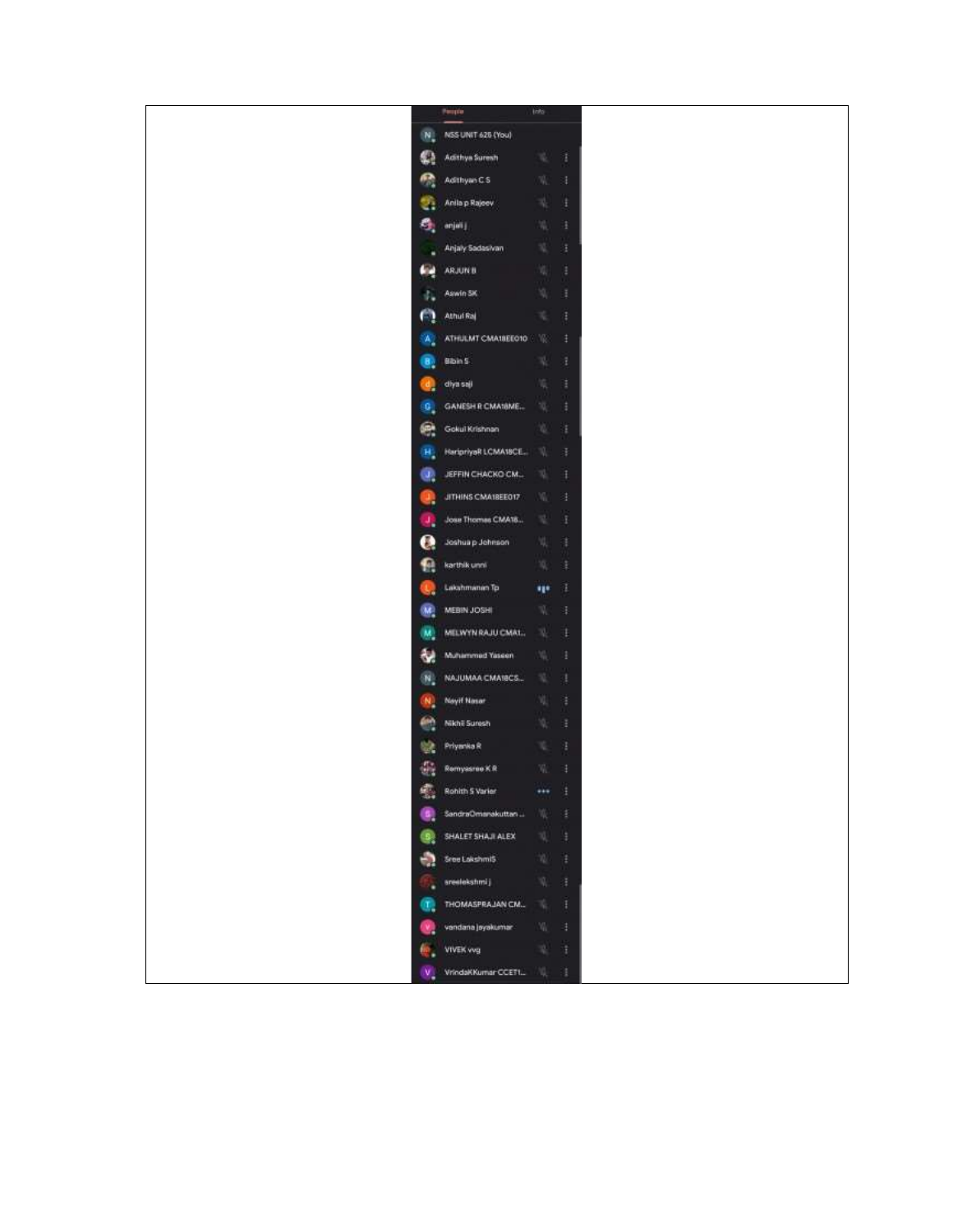|                         | Pallavi R (You)                   |                 |    |  |
|-------------------------|-----------------------------------|-----------------|----|--|
|                         |                                   |                 |    |  |
|                         | Adithya Suresh                    | 笺               | G. |  |
| $\mathbf{z}$            | anjalij                           | 蛩               | ÷  |  |
| Α,                      | AnjaliVarghese CCET1              | $\mathcal{Q}_i$ | H. |  |
| ٠                       | Anjaly Sadasivan                  | 裝               | a. |  |
| $\mathbb A$             | APARNAPRATHAP CM                  | 复               | ÷  |  |
| <b>SP</b>               | ARJUN B                           | 复               | ÷  |  |
|                         | Athul Raj                         | 饕               | ŧ  |  |
|                         | Bibin S                           | 复               | ÷  |  |
| $\mathbf{D}_\parallel$  | Dhyan G Gopal                     | 馍               | ÷  |  |
| d.                      | diya saji                         | 笺               | ÷  |  |
| G.                      | GANESH R CMA18ME                  | 实               | đ. |  |
| $\mathbf{G}$            | GOKULKRISHNANTG                   | 显               | H. |  |
| $\mathbf{H}$            | HaripriyaR LCMA18CE               | 奖               | ÷  |  |
| Q                       | Joshua p Johnson                  | 霞               | ã. |  |
| 垂                       | karthik unni                      | 复               | ŧ  |  |
| M                       | MEBIN JOSHI                       | 堤               | ÷  |  |
| ₩                       | Muhammed Yaseen                   | 笺               | ŧ  |  |
| $\,$ M $_{\circ}$       | NAJUMAA CMA18CS                   | 堠               | ÷. |  |
| $\mathbf{N}_\mathrm{s}$ | Nayif Nasar                       | 侬               | ß. |  |
| 赋                       | Nikhil Suresh                     | 裝               | ŧ  |  |
| $\mathbf N$             | NSS UNIT 625                      | $\mathcal{Q}_i$ | ÷  |  |
| 냨.                      | Priyanka R                        | 蛩               | ÷  |  |
|                         | $\frac{1}{\sqrt{2}}$ Remyasree KR | $\mathcal{R}$   | ă  |  |
|                         | Sajith Saraswathan                | 紧               | š  |  |
|                         | Sandra Omanakuttan                | ÷               | t  |  |
| S,                      | SHALET SHAJI ALEX                 | ¥,              | ă. |  |
| $\mathbf{s}$            | Shefeek Ibrahim                   | 堠               | ÷  |  |
|                         | VIVEK vvg                         | 复               | ÷  |  |
| V.                      | VrindaKKumar CCET1                | 设               | ŧ  |  |